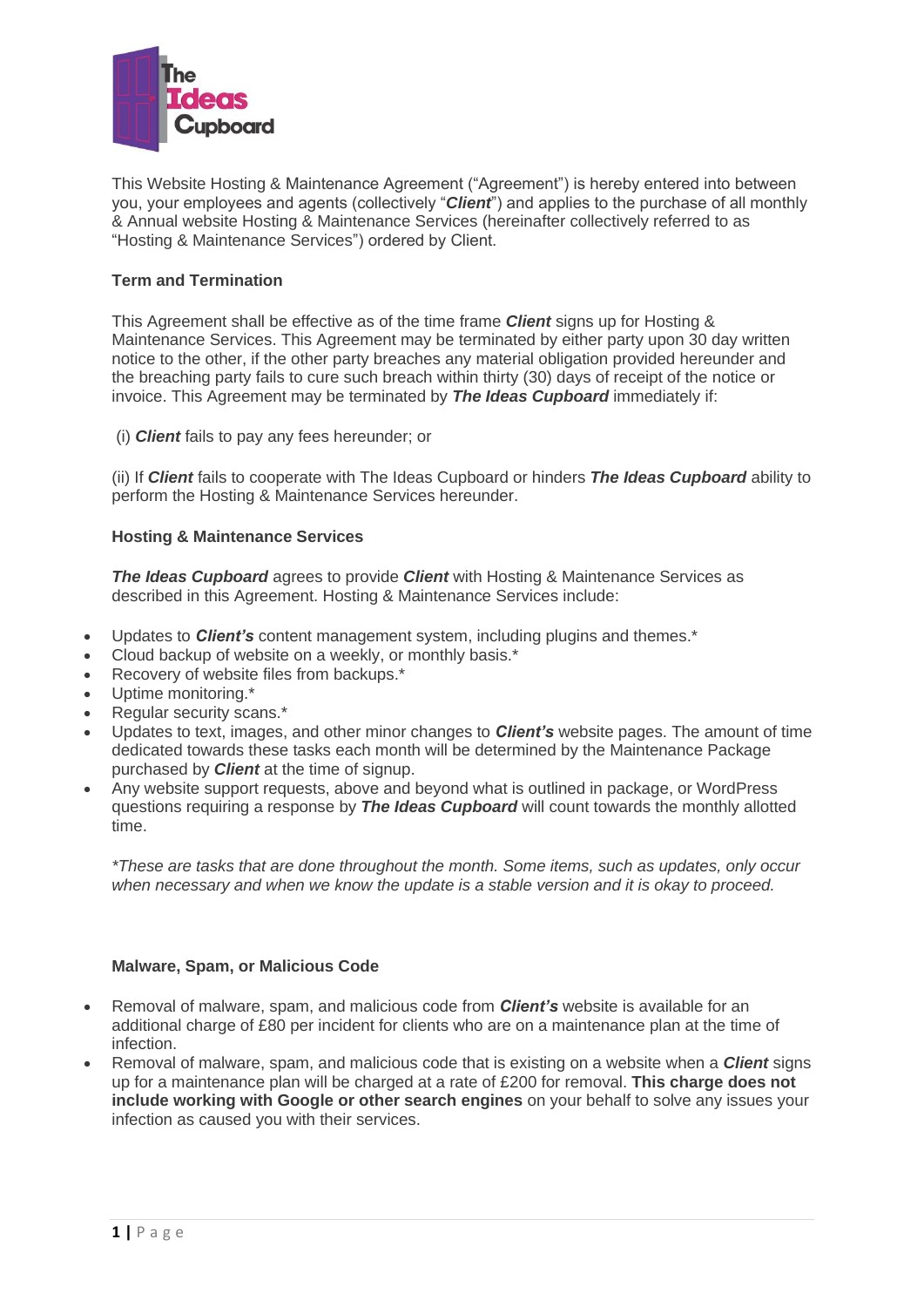

# **Fees; Limitations on Refunds and Cancellation Fees**

*Client* agrees to pay *The Ideas Cupboard* any and all fee(s) as billed in accordance with this Agreement. The fee(s) must be received prior to the start of any Hosting & Maintenance Services.

THE *CLIENT* FURTHER AGREES THAT, IN THE EVENT OF ANY TERMINATION OF THIS AGREEMENT BY THE *CLIENT*, NO REFUNDS SHALL BE GIVEN UNDER ANY CIRCUMSTANCES WHATSOEVER. THE *CLIENT* FURTHER AGREES TO PAY UPON CANCELLATION ANY OTHER AMOUNTS DUE TO *THE IDEAS CUPBOARD* FOR WORK PROVIDED AT *CLIENT'S* REQUEST ABOVE AND BEYOND THE MONTHLY ALOTTED TIME OF MONTHLY AGREEMENT.

# **Responsibilities**

For the purposes of providing these services, *Client* agrees:

- To answer any questions from *The Ideas Cupboard*, in regard to task work on website, promptly.
- To provide *The Ideas Cupboard* with access to its website for the purpose of providing Hosting & Maintenance Services.
- To properly convey to *The Ideas Cupboard* the information about content updates (if these are covered by the Maintenance Package).
- To provide *The Ideas Cupboard* access their web hosting account, providing active user name / password combinations for access to the server via (S) FTP, assuring that correct permissions are in place on hosting provider.

## **Acknowledgements**

*Client* understands, acknowledges and agrees that:

- *Client* understands that all work for monthly maintenance tasks will be scheduled according to *The Ideas Cupboard* workflow. We have a process and maintain sites for many *Clients,* therefore all website updates work that counts towards your monthly time allowance is done on a first come first serve basis, except in the case of a total website down issue, which would be considered an "emergency."
- Failure by *Client* to answer a question critical to the completion of a task within 5 business days may cause that task to be and moved to the "end of the line" in our work queue. Depending on the time of month, this could cause that task to roll over into the next month's bucket of update requests.
- The amount of time allocated for updates to text, images, and other minor changes, is determined by the Maintenance Package that they purchased and will be billed in sixty (60) minute increments.
- Once the time allocated in their Maintenance Package has been reached for the month, any unfinished tasks on the *Client's* task list will be rolled into the next month for processing.
- All monthly updates are scheduled at our convenience and in accordance with our schedule. We have a process and a workflow that we use to maintain all of our *Clients'* websites in a fair and orderly fashion. The only exception being in the case of *Client's* website being totally offline or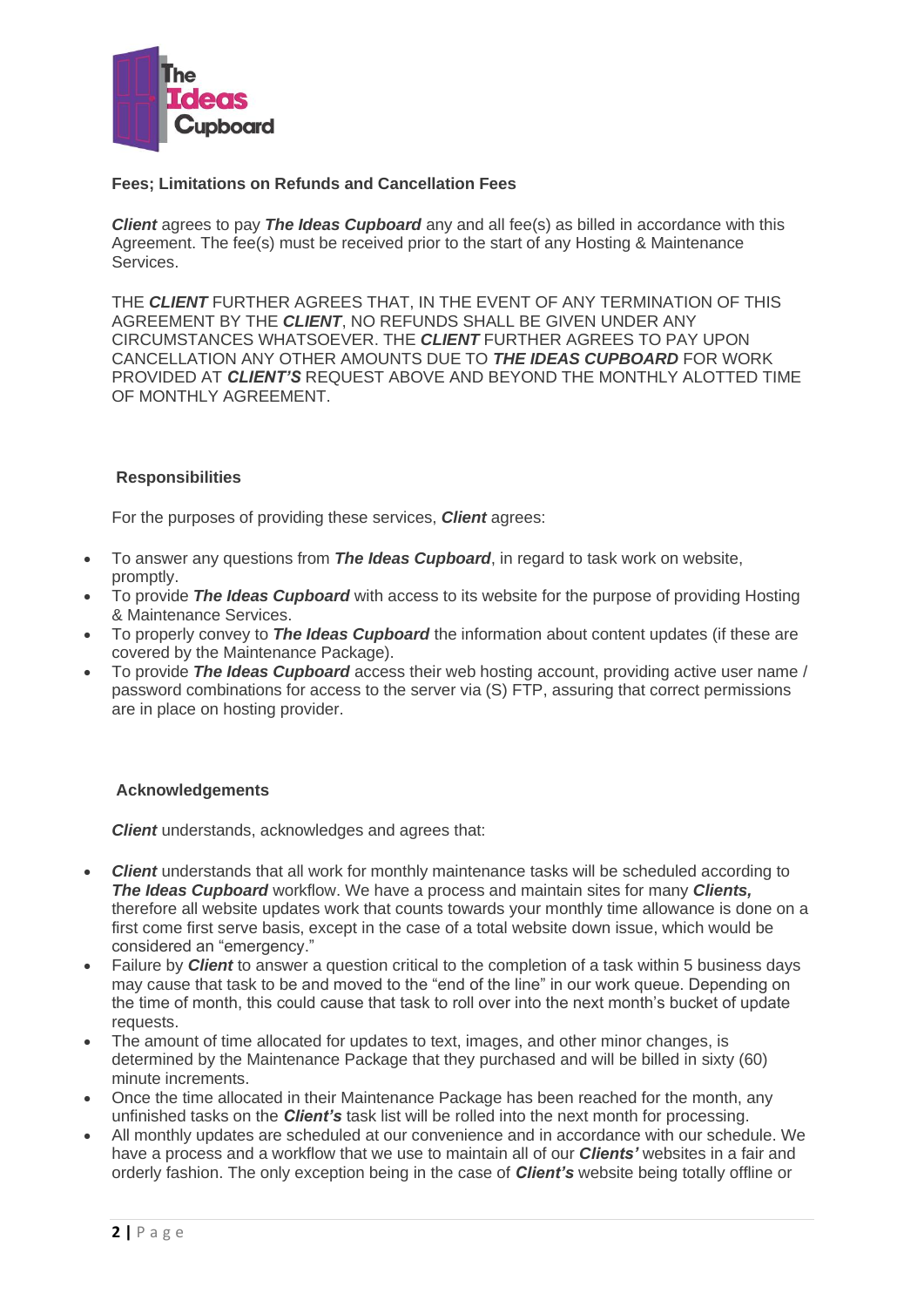

down for some reason, in which case their issue would be considered an 'emergency' and would take priority.

- Should the *Client* wish to have additional tasks completed in the same month, they will be billed on an hourly basis of £60 per hour.
- *Client* understands that if they provide *The Ideas Cupboard* with a maintenance task and the task has been completed, then they wish to make changes to the task, any additional time to make these changes will count towards the monthly allowance of time.
- Website updates exclude, but are not limited to, image editing, graphic design, graphic editing, database design, database changes, programming, and search engine optimization. Website updates do not include website redesign, re-alignment or re-development equalling more than 50% change to web page, web graphics on the website (i.e. 4 graphics on website, and you want 3 changed, there is a charge for anything above 2, meaning 50%).
- CMS design, integration of plugins that require intensive configuration, or programming of things that require extensive time to set up, including but not limited to blogs, shopping carts, API integrations with third party services, and web forums are not considered "minor" changes and therefore are not included in the Maintenance Agreement. These require a separate design or development agreement.
- Maintenance Agreement does not include training on how to use your website, WordPress, or email, but we can provide training at additional cost.
- Maintenance Agreement does not include training on search engine optimization (SEO) or other online digital marketing.
- All communications will be done during regular business hours, which are Monday through Friday from 9:00 AM to 5:00 PM (GMT).
- If the *Client's* website is not hosted with *The Ideas Cupboard*, we have no control over *Client's*  hosting company in regard to server downtime, incompatibilities with software, PHP compatibility issues, etc.
- If the *Client's* email accounts are not hosted with *The Ideas Cupboard*, we can't be responsible for *Client's* email issues or troubleshooting problems on their own computer. Our role is to maintain and keep your website running at its optimal capabilities. We are able to offer this service at an additional cost.
- **The Ideas Cupboard** has no control over the policies of search engines or directories with respect to the type of sites and/or content that they accept now or in the future. *Client's* web site(s) may be excluded from any search engine or directory at any time at the sole discretion of the search engine or directory entity.
- Unused time is not accumulative and does not transfer from month to month. Hosting & Maintenance Services time is strictly month to month.
- *The Ideas Cupboard* is not responsible for rewriting sentences, restructuring paragraphs, or checking for typing errors, misspellings, etc.
- *The Ideas Cupboard* is not responsible for changes made to *Client's* web site(s) by other parties, including the *Client* themselves.
- During the duration of this contract, the *Client* agrees that *The Ideas Cupboard* will be the sole provider of Hosting & Maintenance Services for the website, and no other party will have access to or rights to change the web site's code. If a party, including the *Client*, other than *The Ideas Cupboard* makes changes to the web site's code, any errors that are created must be repaired and will be charged for at the hourly rate specified above.
- **The Ideas Cupboard** is not responsible for third-party plugins that may become unusable as a result of Hosting & Maintenance Services performed.
- *The Ideas Cupboard* will not repair *Client's* website(s) that became compromised, hacked, or otherwise defaced or infected prior to ordering Hosting & Maintenance Services.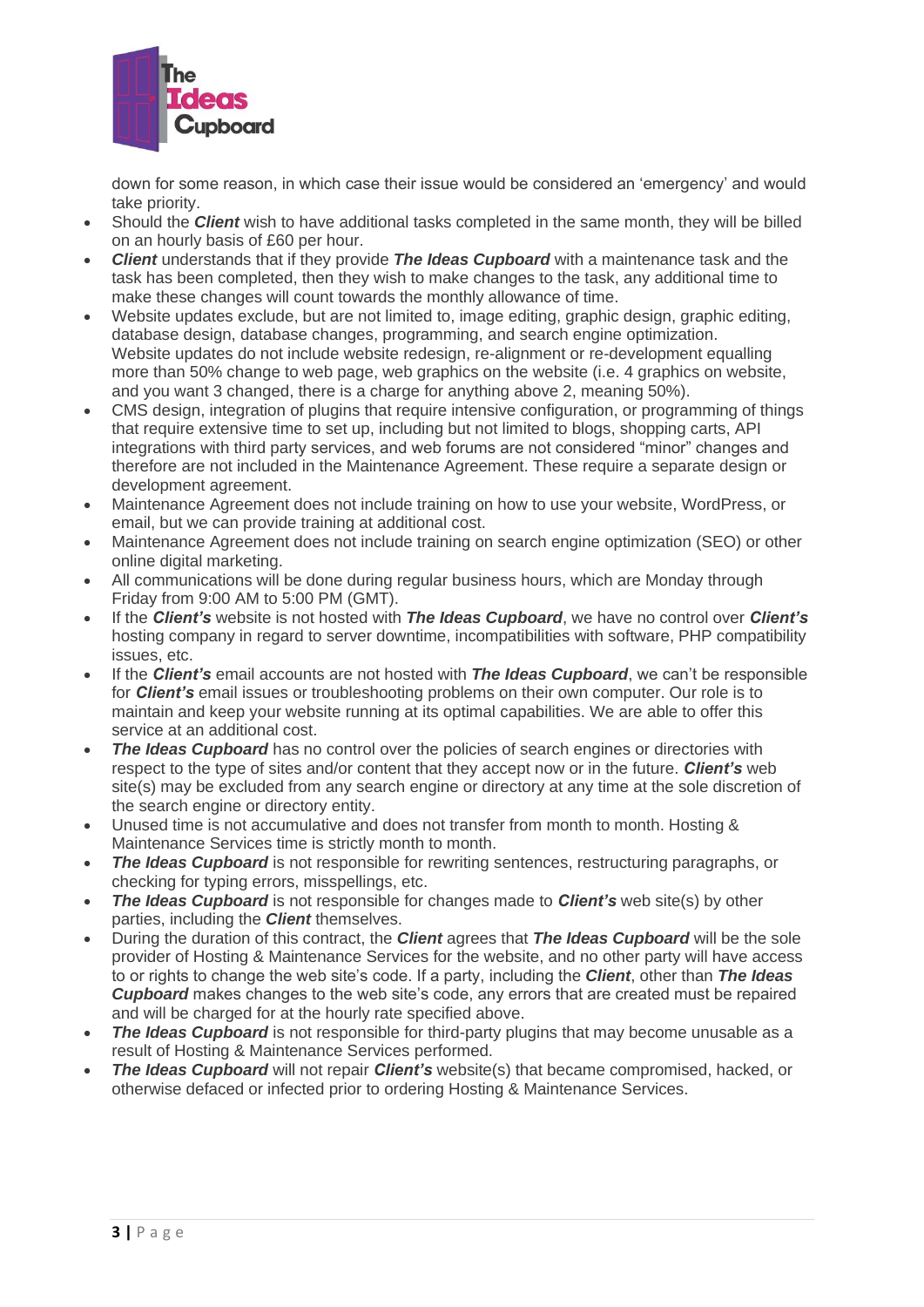

**Additional Services –** Additional services not listed herein will be provided for a fee (£60 per hour for development services and £60 per hour for content updates). Search engine optimization (SEO), developing new content, or writing new copy for *Client* are not included in Maintenance Packages.

**Indemnification –** *Client* shall indemnify and hold harmless *The Ideas Cupboard* (and its subsidiaries, affiliates, officers, agents, co-branders or other partners, and employees) from any and all claims, damages, liabilities, costs, and expenses (including, but not limited to, reasonable attorneys' fees and all related costs and expenses) incurred by *The Ideas Cupboard* as a result of any claim, judgment, or adjudication against *The Ideas Cupboard* related to or arising from (a) any photographs, illustrations, graphics, audio clips, video clips, text, data or any other information, content, display, or material (whether written, graphic, sound, or otherwise) provided by *Client* to *The Ideas Cupboard* (the "*Client Content*"), or (b) a claim that *The Ideas Cupboard* use of the *Client Content* infringes the intellectual property rights of a third party. To qualify for such defence and payment, The Ideas Cupboard must: (i) give *Client* prompt written notice of a claim; and (ii) allow *Client* to control, and fully cooperate with *Client* in, the defence and all related negotiations.

**Disclaimer of All Other Warranties –** *THE IDEAS CUPBOARD* DOES NOT WARRANT THAT THE HOSTING & MAINTENANCE SERVICES WILL MEET THE *CLIENT'S* EXPECTATIONS OR REQUIREMENTS. THE ENTIRE RISK AS TO THE QUALITY AND PERFORMANCE IS WITH Client. EXCEPT AS OTHERWISE SPECIFIED IN THIS AGREEMENT, *THE IDEAS CUPBOARD* PROVIDES ITS SERVICES "AS IS" AND WITHOUT WARRANTY OF ANY KIND. THE PARTIES AGREE THAT (A) THE LIMITED WARRANTIES SET FORTH IN THIS SECTION ARE THE SOLE AND EXCLUSIVE WARRANTIES PROVIDED BY EACH PARTY, AND (B) EACH PARTY DISCLAIMS ALL OTHER WARRANTIES, EXPRESS OR IMPLIED, INCLUDING BUT NOT LIMITED TO, THE IMPLIED WARRANTIES OF MERCHANTABILITY AND FITNESS FOR A PARTICULAR PURPOSE, RELATING TO THIS AGREEMENT, PERFORMANCE OR INABILITY TO PERFORM UNDER THIS AGREEMENT, THE CONTENT, AND EACH PARTY'S COMPUTING AND DISTRIBUTION SYSTEM. IF ANY PROVISION OF THIS AGREEMENT SHALL BE UNLAWFUL, VOID, OR FOR ANY REASON UNENFORCEABLE, THEN THAT PROVISION SHALL BE DEEMED SEVERABLE FROM THIS AGREEMENT AND SHALL NOT AFFECT THE VALIDITY AND ENFORCEABILITY OF ANY REMAINING PROVISIONS.

**Limited Liability –** IN NO EVENT SHALL *THE IDEAS CUPBOARD* BE LIABLE TO *CLIENT*  FOR ANY INDIRECT, SPECIAL, EXEMPLARY OR CONSEQUENTIAL DAMAGES, INCLUDING ANY IMPLIED WARRANTY OF MERCHANTABILITY OR FITNESS FOR A PARTICULAR PURPOSE OR IMPLIED WARRANTIES ARISING FROM COURSE OF DEALING OR COURSE OF PERFORMANCE, LOST PROFITS, WHETHER OR NOT FORESEEABLE OR ALLEGED TO BE BASED ON BREACH OF WARRANTY, CONTRACT, NEGLIGENCE OR STRICT LIABILITY, ARISING UNDER THIS AGREEMENT, LOSS OF DATA, OR ANY PERFORMANCE UNDER THIS AGREEMENT, EVEN IF SUCH PARTY HAS BEEN ADVISED OF THE POSSIBILITY OF SUCH DAMAGES AND NOTWITHSTANDING THE FAILURE OF ESSENTIAL PURPOSE OF ANY LIMITED REMEDY PROVIDED HEREIN. THERE SHALL BE NO REFUNDS. *THE IDEAS CUPBOARD* MAKES NO WARRANTY OF ANY KIND, WHETHER EXPRESS OR IMPLIED, WITH REGARD TO ANY THIRD PARTY PRODUCTS, THIRD PARTY CONTENT OR ANY SOFTWARE, EQUIPMENT, OR HARDWARE OBTAINED FROM THIRD PARTIES.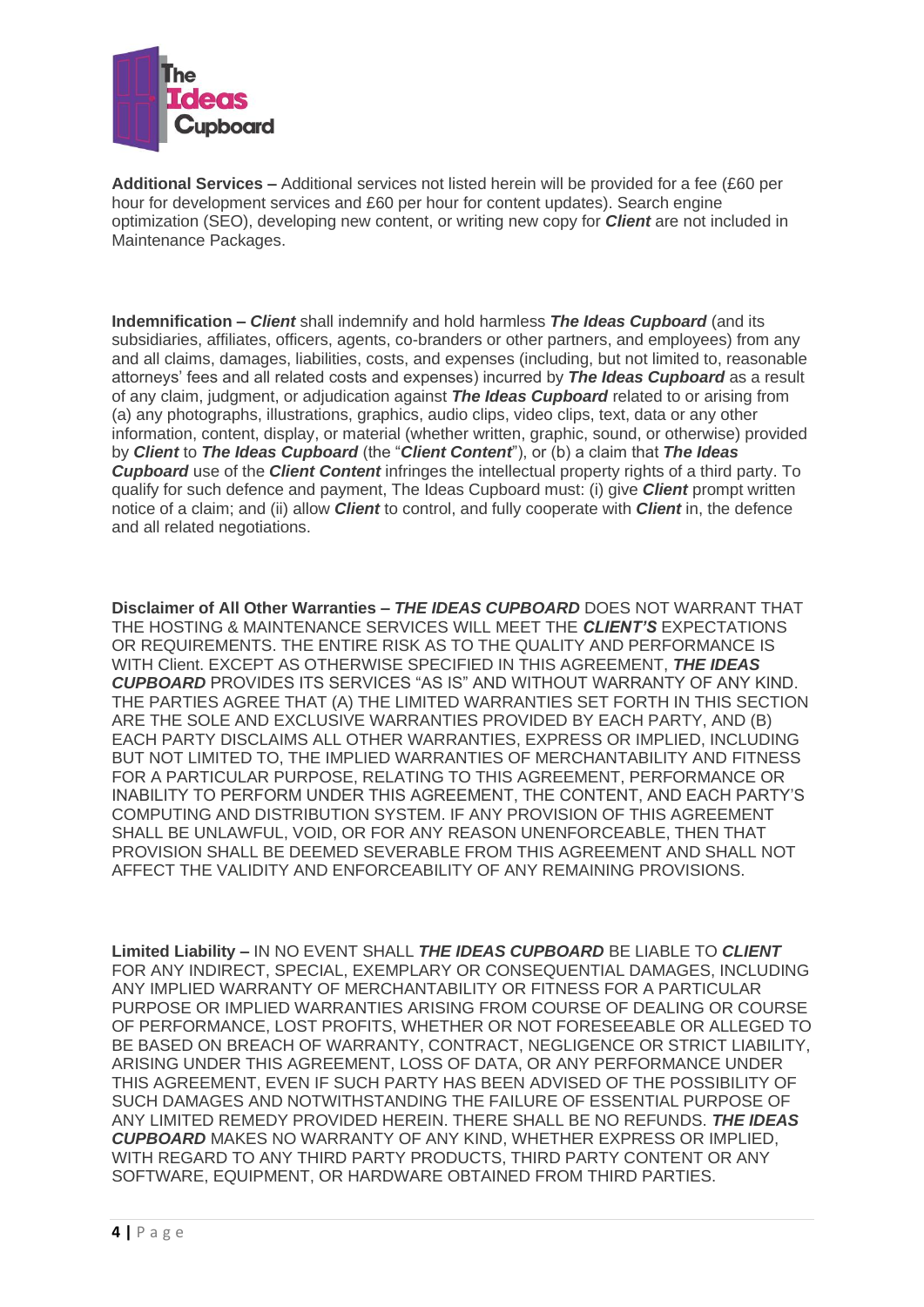

**Representations –** *Client* makes the following representations and warranties for the benefit of *The Ideas Cupboard*:

- *Client* represents to *The Ideas Cupboard* and unconditionally guarantees that any elements of text, graphics, photos, designs, trademarks, or other artwork furnished to *The Ideas Cupboard*  are owned by *Client,* or that *Client* has permission from the rightful owner to use each of these elements, and will hold harmless, protect, and defend *The Ideas Cupboard* and its subcontractors from any claim or suit arising from the use of such elements furnished by *Client*.
- *Client* guarantees to *The Ideas Cupboard* and unconditionally guarantees that *Client's* website has not been compromised, hacked, or otherwise defaced or infected prior to ordering Hosting & Maintenance Services.
- *Client* guarantees any elements of text, graphics, photos, designs, trademarks, or other artwork provided to *The Ideas Cupboard* for inclusion on the website above are owned by *Client*, or that *Client* has received permission from the rightful owner(s) to use each of the elements, and will hold harmless, protect, and permission from the rightful owner(s) to use each of the elements, and will hold harmless, protect, and defend *The Ideas Cupboard* and its subcontractors from any liability or suit arising from the use of such elements.
- From time to time governments enact laws and levy taxes and tariffs affecting Internet electronic commerce.
- *Client* agrees that the client is solely responsible for complying with such laws, taxes, and tariffs, and will hold harmless, protect, and defend *The Ideas Cupboard* and its subcontractors from any claim, suit, penalty, tax, or tariff arising from *Client's* exercise of Internet electronic commerce.

**Confidentiality –** The parties agree to hold each other's Proprietary or Confidential Information in strict confidence. "Proprietary or Confidential Information" shall include, but is not limited to, written or oral contracts, trade secrets, know-how, business methods, business policies, memoranda, reports, records, computer retained information, notes, or financial information. Proprietary or Confidential Information shall not include any information which: (i) is or becomes generally known to the public by any means other than a breach of the obligations of the receiving party; (ii) was previously known to the receiving party or rightly received by the receiving party from a third party; (iii) is independently developed by the receiving party; or (iv) is subject to disclosure under court order or other lawful process. The parties agree not to make each other's Proprietary or Confidential Information available in any form to any third party or to use each other's Proprietary or Confidential Information for any purpose other than as specified in this Agreement. Each party's proprietary or confidential information shall remain the sole and exclusive property of that party. The parties agree that in the event of use or disclosure by the other party other than as specifically provided for in this Agreement, the non-disclosing party may be entitled to equitable relief. Notwithstanding termination or expiration of this Agreement, *The Ideas Cupboard* and *Client* acknowledge and agree that their obligations of confidentiality with respect to Proprietary or Confidential Information shall continue in effect for a total period of three (3) years from the effective date.

**Force Majeure –** Neither party will be liable for, or will be considered to be in breach of or default under this Agreement on account of, any delay or failure to perform as required by this Agreement as a result of any causes or conditions that are beyond such Party's reasonable control and that such Party is unable to overcome through the exercise of commercially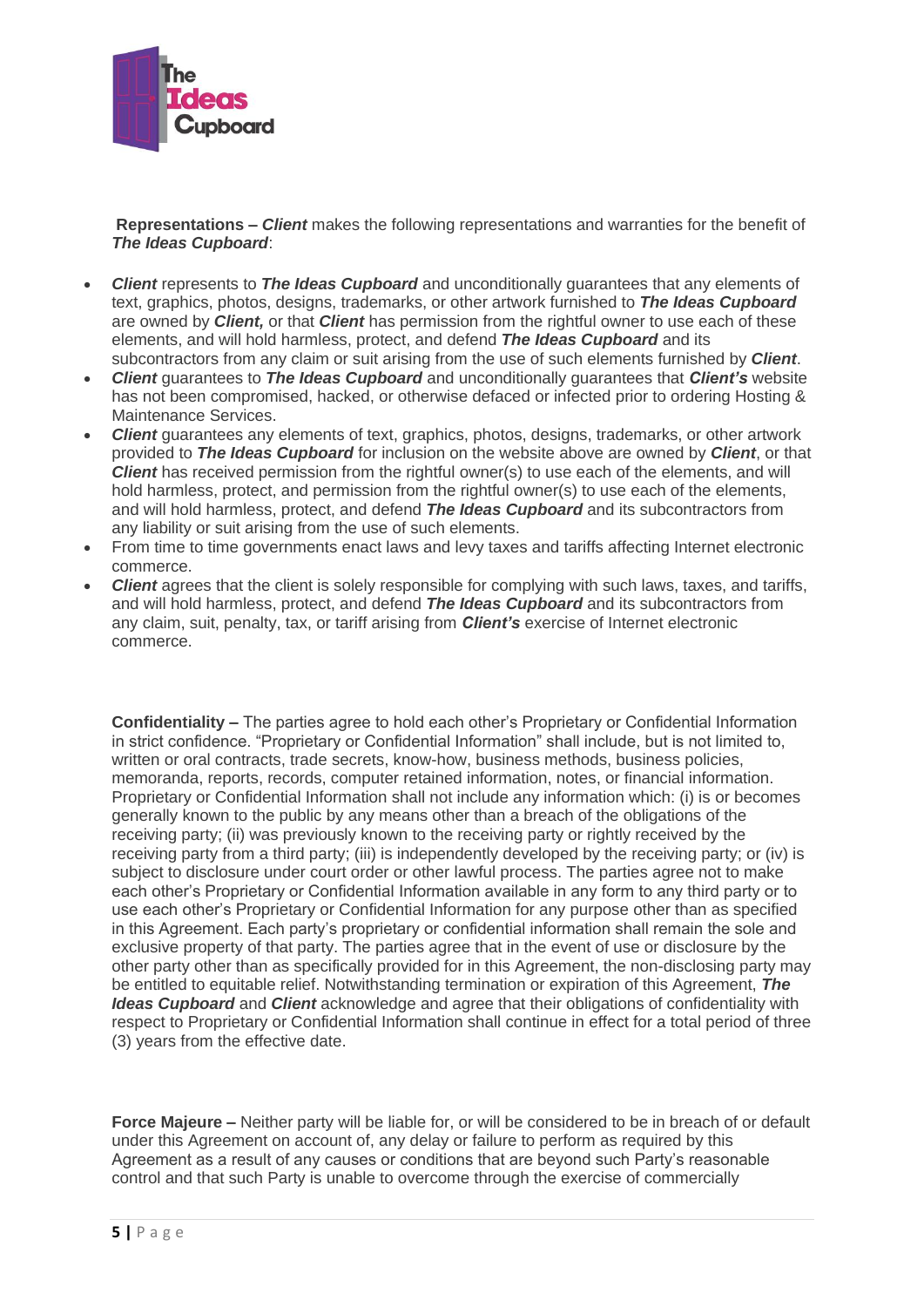

reasonable diligence. If any force majeure event occurs, the affected Party will give prompt written notice to the other Party and will use commercially reasonable efforts to minimize the impact of the event.

**Relationship of Parties –** *The Ideas Cupboard*, in rendering performance under this Agreement, shall be deemed an independent contractor and nothing contained herein shall constitute this arrangement to be employment, a joint venture, or a partnership. *Client* does not undertake by this Agreement, or otherwise, to perform any obligation of The Ideas Cupboard, whether by regulation or contract. In no way is *The Ideas Cupboard* to be construed as the agent or to be acting as the agent of *Client* in any respect, any other provisions of this Agreement notwithstanding.

**Notice and Payment –** Any notice required to be given under this Agreement shall be in writing and delivered personally to the other designated party, mailed by certified, registered mail, return receipt requested or by Royal Mail. Either party may change its address to which notice or payment is to be sent by written notice to the other under any provision of this paragraph.

**Jurisdiction/Disputes –** This Agreement will be governed by and construed in accordance with the laws of England and Wales; and the courts of England will have exclusive jurisdiction to adjudicate any dispute arising under or in connection with this Agreement.

**Agreement Binding on Successors –** The provisions of the Agreement shall be binding upon and shall inure to the benefit of the Parties hereto, their heirs, administrators, successors and assigns.

**Assignability –** *Client* may not assign this Agreement or the rights and obligations thereunder to any third party without the prior express written approval of *The Ideas Cupboard*. *The Ideas*  **Cupboard** reserves the right to assign subcontractors as needed to this project to ensure ontime completion.

**Waiver –** No waiver by either party of any default shall be deemed as a waiver of prior or subsequent default of the same of other provisions of this Agreement.

**Severability –** If any term, clause or provision hereof is held invalid or unenforceable by a court of competent jurisdiction, such invalidity shall not affect the validity or operation of any other term, clause or provision and such invalid term, clause or provision shall be deemed to be severed from the Agreement.